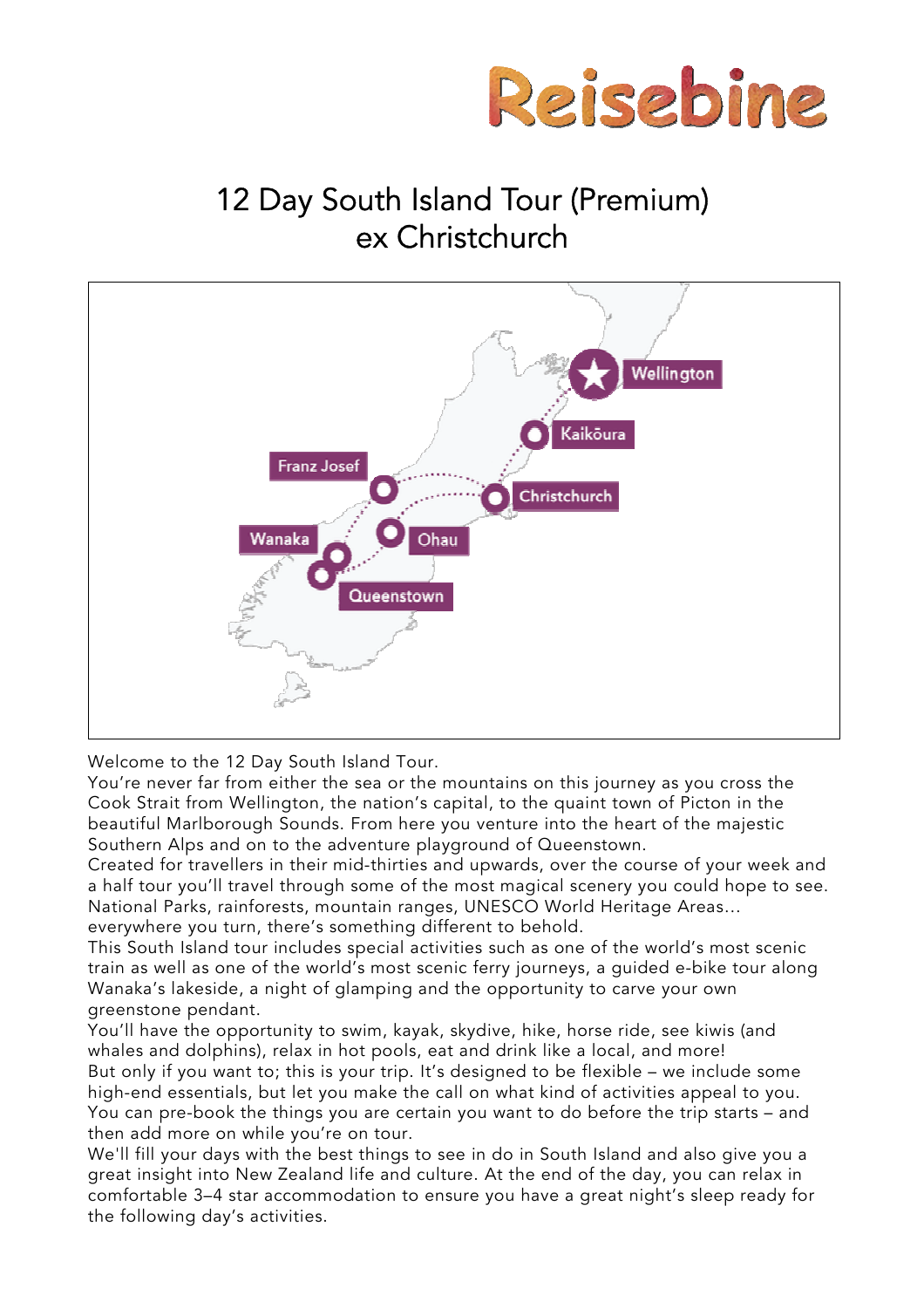# **Itinerary**

# Day 1: Christchurch

Settle into your accommodation and be ready for the 6pm pre-tour meeting. Here you will get to know your Tour Manager and be introduced to your new roadtrip friends. Afterwards, the evening is yours to enjoy. We recommend a good night's sleep to be ready for tomorrow's early start, but you may want to experience Wellington's exciting nightlife - the choice is yours!

## Day 2: Christchurch to Ohau (via Lake Tekapo)

Kia ora (hello!) and welcome to Aotearoa (New Zealand). After a continental breakfast we'll explore iconic downtown Christchurch and your guide will show you the cool and creative ways the city is being rebuilt after the life-changing 2011 earthquake here. Christchurch folk are an innovative and creative bunch – the Transitional Cathedral, created from cardboard, is totally inspirational.

Mid-morning we head for Lake Tekapo. Ready your camera – the lake's breathtaking turquoise colour and mountain backdrop is a photographer's dream come true.

The tiny Church of the Good Shepherd stands right at the water's edge, proving that small is bold and definitely beautiful. Grab some confetti and congratulate any passing brides – couples travel from all over the world for wedding shots in front of the chapel!

# INCLUDED

- Breakfast
- Dinner
- Mt John Lookout

#### Day 3: Ohau to Queenstown

From the golden tussocklands of Mackenzie country – where epic battles of Return of the King were filmed – to the dramatic peaks of the Southern Alps, it's like you're driving into a postcard.

We'll pause for lots of photo stops en route to give your camera a workout, including a stop at the spectacular Kawarau Gorge. This also happens to be the world home of bungy! Give it a go or enjoy watching the jumpers scream their way into the gorge. Whether you're an adrenaline junkie, an avid hiker, wine taster or scenery lover, Queenstown has something for absolutely everyone. With 2 nights and plenty of daylight hours here, get ready – this town certainly knows how to live life to the max.

#### INCLUDED

- Breakfast

#### Day 4: Queenstown

With a full day in Queenstown, let's work on that bucket list! There are heaps of options to choose from: extreme jet boat rides, river kayaking, horseback riding through Lord of the Rings scenery, and the skyline gondola are just a few of our favourites. For scenery lovers, Milford Sound is a must-see. Whether you fly or drive, the scenery en route is as awesome as the destination. Once on the Sound, as you sail beneath thundering waterfalls and towering cliff faces you'll understand why we call it the "8th Wonder of the World".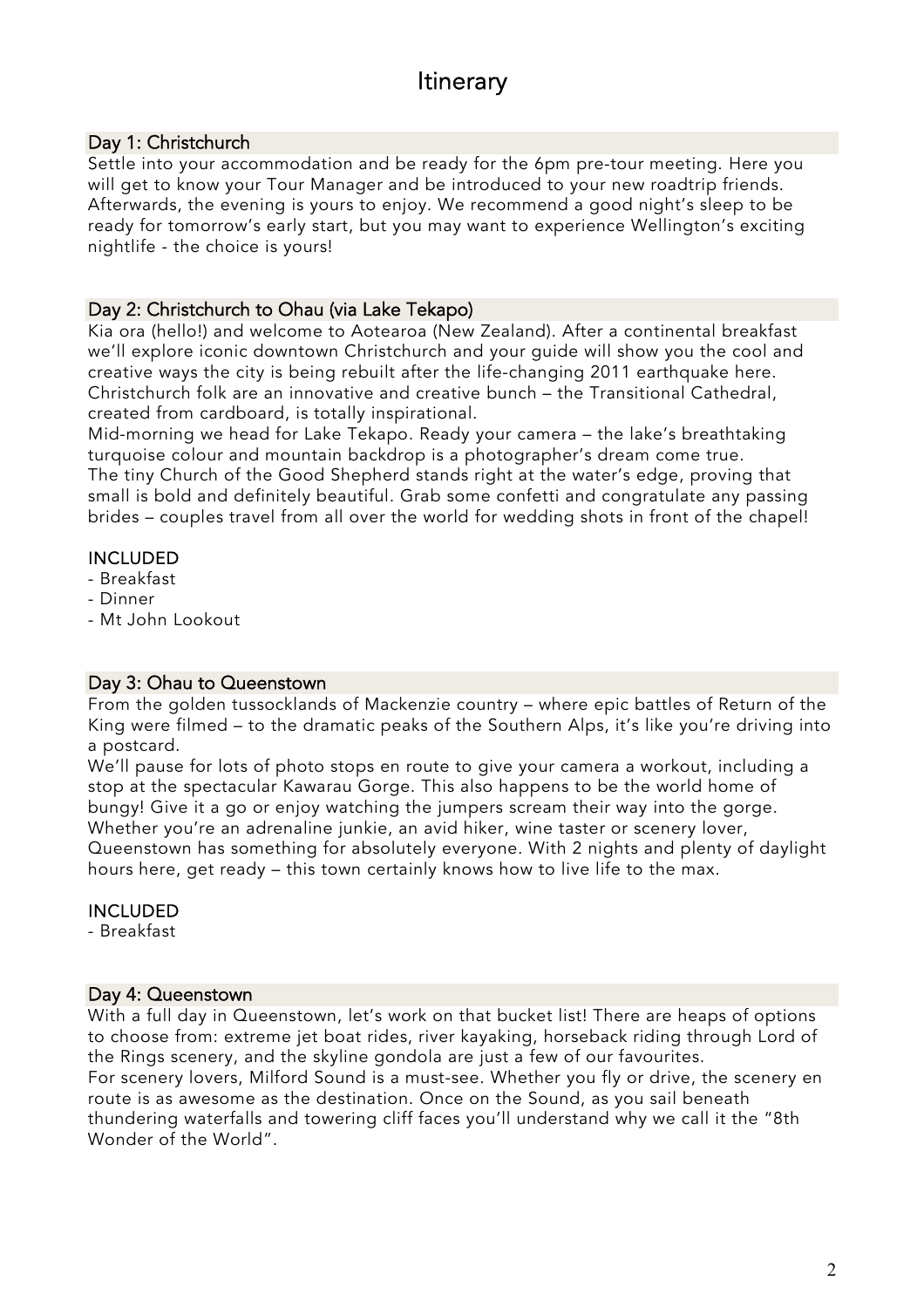## Day 5: Queenstown to Wanaka

With the morning in Queenstown, you have another chance to tick off your bucket list today. What will it be? A trip to the top of the Skyline Gondola, or perhaps an adrenalinepumping jet boat ride through the Shotover Canyon? You decide!

This afternoon we jump back on the road and head off to Wanaka, a quick one hour drive away. The drive is a scenic highlight itself, so make sure your camera is fully charged and ready to go.

En route we'll stop in charming Arrowtown, a historic gold rush village with heaps of old world character.

This afternoon is your chance to relax in stunning Wanaka, known as Queenstown's slightly quieter little sister

Blessed with towering peaks and a glacial blue lake, you'll soon see why Wanaka's considered to be one of New Zealand's most beautiful mountain towns. There are breathtaking hikes and easy bike rides for a welcome chance to relax.

#### Day 6: Wanaka

Today is your chance to explore one of the most beautiful towns in the southern lakes region with plenty of activities to tempt every lover of the outdoors.

Included this morning is a guided e-bike tour along Wanaka's lakeside. An e-bike, for those wondering, is an electronic bicycle. It's like a normal bike but has a small motor so you don't need to pedal as hard.

One optional activity today - you can visit Mou Waho Island. Accessible only by boat from Wanaka and famous for being home to an (unnamed) island, in a lake (Arethusa Pool), on an island (Mou Waho), in a lake (Lake Wanaka), on an island (the South Island) in the ocean (the Pacific!). Sounds complicated, but once you are there it will all make sense! In Wanaka there are many walks, hikes and biking trails to choose from – check out the famous "Wanaka Tree" while making your way around the lake! Or, if you feel like relaxing, ask your guide to recommend their favourite secret spots to enjoy the surrounding scenery.

One of the best ways to admire Wanaka is from the air. Treat yourself to a skydive or a scenic flight in a vintage plane – you can even take a flying lesson. As always, it's your trip and your choice: you do you!

We mix things up tonight by heading to the stunning Criffel Station for a night of glamping (AKA glamorous camping)! Think fancy canvas tents with decadently comfortable beds and the great outdoors right on your doorstep. The views from Criffel are sublime… to get the real experience, you'll have to see it for yourself!

# INCLUDED

- Dinner
- Millennium Trail Guided e-bike Tour
- Glamping Experience at Criffel Station

#### Day 7: Wanaka to Franz Josef

After a relaxing morning in Wanaka, the journey to Franz is another stunner – many of our Haka Guides rate it as their most favourite drive in New Zealand.

As we hit the road, we'll stop at one of our most popular lakeside lookout points at Lake Hawea or Lake Wanaka. Your guide will keep an eye on the weather and pick the best option.

From the cascading waterfalls of Haast Pass to classic Kiwi coastal views, you won't want to nap on the bus in case you miss anything. Your guide will have some epic surprise photo stops and short walks along the way.

Between September and December it's whitebait season (a small fish that's a delicacy in New Zealand). Fried up with eggs and served on toast, it's a local treat and shouldn't be missed. We'll stop at one of the local spots for a taste during the season.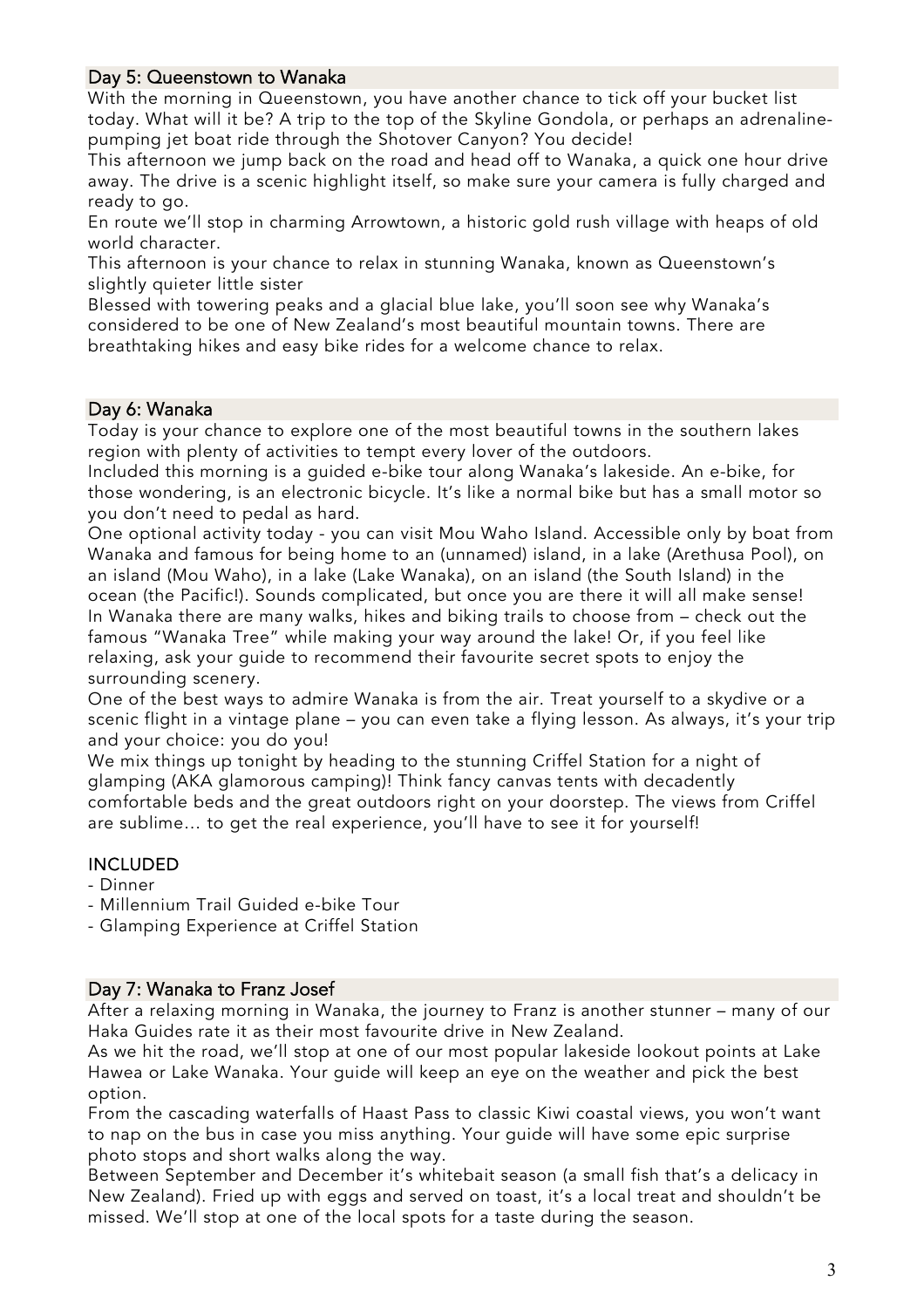We roll into Franz Josef around late afternoon/early evening. This UNESCO World Heritage area is famous for its spectacular glacier, just 5km from town, which is begging to be explored tomorrow.

# INCLUDED

- Breakfast

- Blue Pools Walkway

#### Day 8: Franz Josef

With Aoraki/Mount Cook (New Zealand's highest mountain) twinkling behind the glaciers, Franz Josef is about as beautiful a setting as you can find in New Zealand.

Te Wahi Pounamu (which means 'the place of greenstone' in Maori) is the name given to this part of the West Coast because of the abundance of pounamu (greenstone/jade) to be found here. Included in your tour today is a special opportunity to carve your very own pounamu pendant at a local gallery.

There are heaps of ways to enjoy Franz Josef Glacier; weather permitting, to get up onto the bluest ice you can take a scenic helicopter flight and hike onto the glaciers. Maybe you'd prefer to kayak on a glacial lake; or just relax in the steamy hot springs down below.

As well as the awesome glacier activities, you could also try out quad biking, horseback riding and even a bit of group karaoke tonight in Franz Josef!

# INCLUDED

Breakfast Greenstone pendant carving

#### Day 9: Franz Josef to Christchurch

After breakfast we head further along the beautiful west coast on another of the most spectacular drives in the country (and, some would say, the world): a rugged, primeval landscape of luxuriant rainforest juxtaposed against breathtaking beach and ocean waves. We stop at Hokitika and visit a greenstone factory, a great place to stock up on souvenirs for your friends and family back home.

Time permitting, we may also visit the National Kiwi Centre, where there is guaranteed viewing of rare kiwi birds in their nocturnal house.

On the way back to Christchurch, you'll traverse the South Island on the stunning TranzAlpine train crossing. Travelling across the Southern Alps through Arthur's Pass, this is considered as one of the world's most scenic train journeys. Along the way you'll see epic vistas, travel the edges of the ice-fed Waimakariri River and see miles of native beech forest.

You'll arrive in Christchurch around 6.30pm before transferring to your accommodation.

# INCLUDED

- Breakfast
- Visit the Mountain Jade Factory in Hokitika
- TranzAlpine Train

#### Day 10: Christchurch to Kaikoura

Rise and shine! Our destination is Kaikoura which literally means "to eat crayfish" – and the area is teeming with them. The nutrient-rich waters of this area attract a wide variety of marine wildlife including the stars of the show – the whales and dolphins.

The chance to swim with dolphins in the wild is a massive New Zealand highlight for many travellers, and Kaikoura is one of the best places to find them, with pods of up to 300 of these playful creatures hanging out here at any one time.